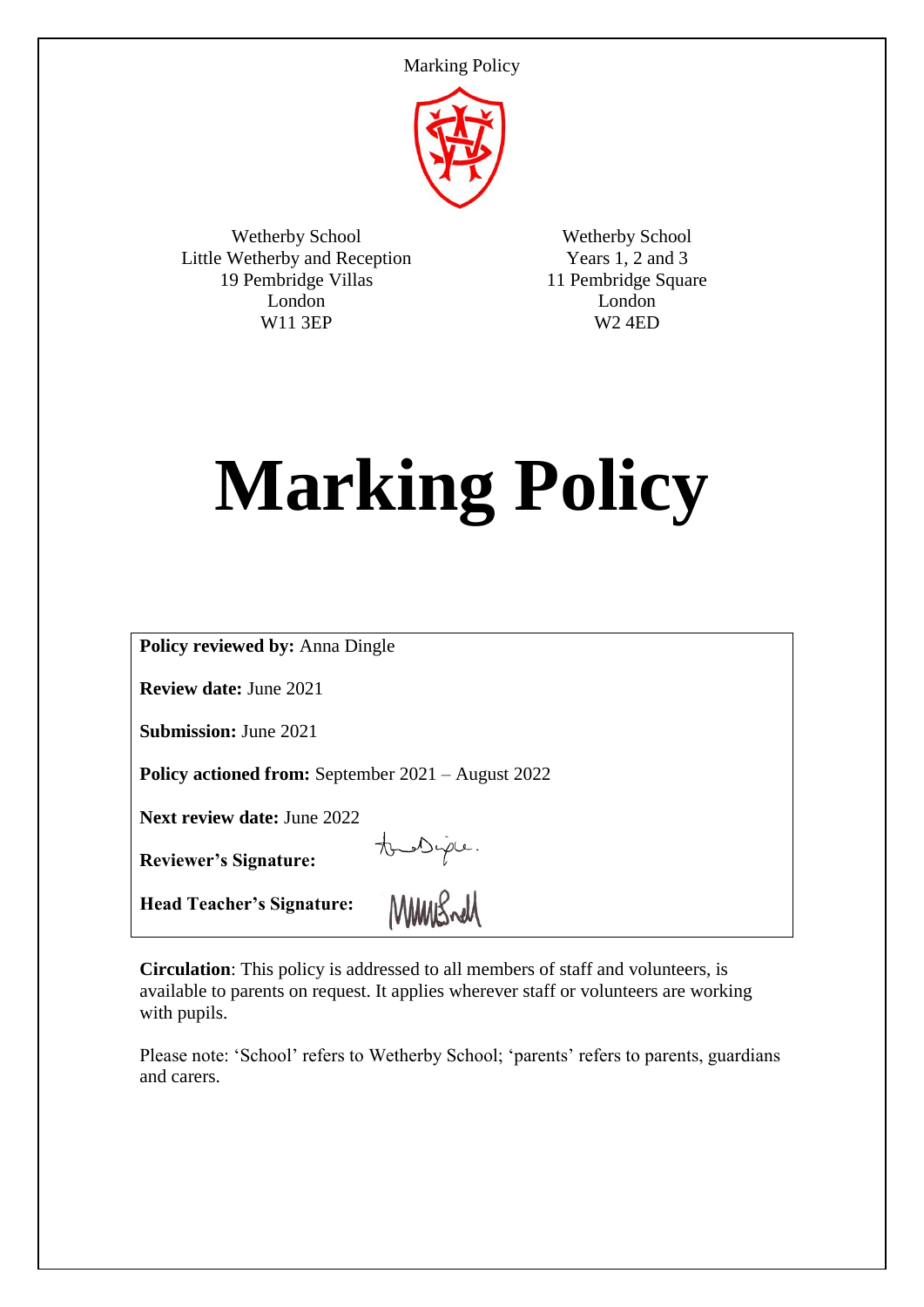

# **Wetherby School**

## **Marking Policy**

#### **To be read in conjunction with Wetherby School Marking Consistencies**

Successful learning occurs when children have ownership of their learning and when they understand the goals for which they are aiming. The provision of effective feedback is a key feature within this and should help children to recognise and take their next steps.

The purpose of marking at Wetherby School is:

- To assess pupils' understanding of learning objectives and success criteria
- To inform future planning and teaching (including the planning of differentiated tasks, to identify those who need support or further challenge, and the need to revisit specific concepts or skills)
- To give value to what has been achieved through feedback and encouragement
- To provide clear, guidance to pupils about their gaps in their learning and next steps
- To provide evidence of assessment when reporting to parents

We believe the most important part of the marking process is live marking and / or comments (verbal or written) made by the teacher or peer (rather than any mark or grade). For marking to be of real value, it should:

- Take place alongside the pupil (where possible)
- Acknowledge pupils' efforts and be encouraging
- Provide opportunities for pupils to be involved in group and peer marking
- Provide targets/next steps where appropriate (written or verbal)
- Encourage reflection through questioning e.g. 'Can you…?' 'How do you know…?' 'Why do you think…?
- Relate to objective and success criteria (where appropriate)
- Be constructive, concise, relevant and specific
- Be appropriate for the pupils age and reading levels (if written)

There should be a range of marking evident in the boys' books, this may include, diagnostic teacher marking involving written comments through a star and wish (please see appendix), teacher acknowledgement, verbal feedback (vf) peer marking and self-marking.

From Reception the boys will be introduced to yellow to identify a ray of sunshine (something good) and green to grow (area requiring development).

Each book will have a sticker reminding the boys of this:

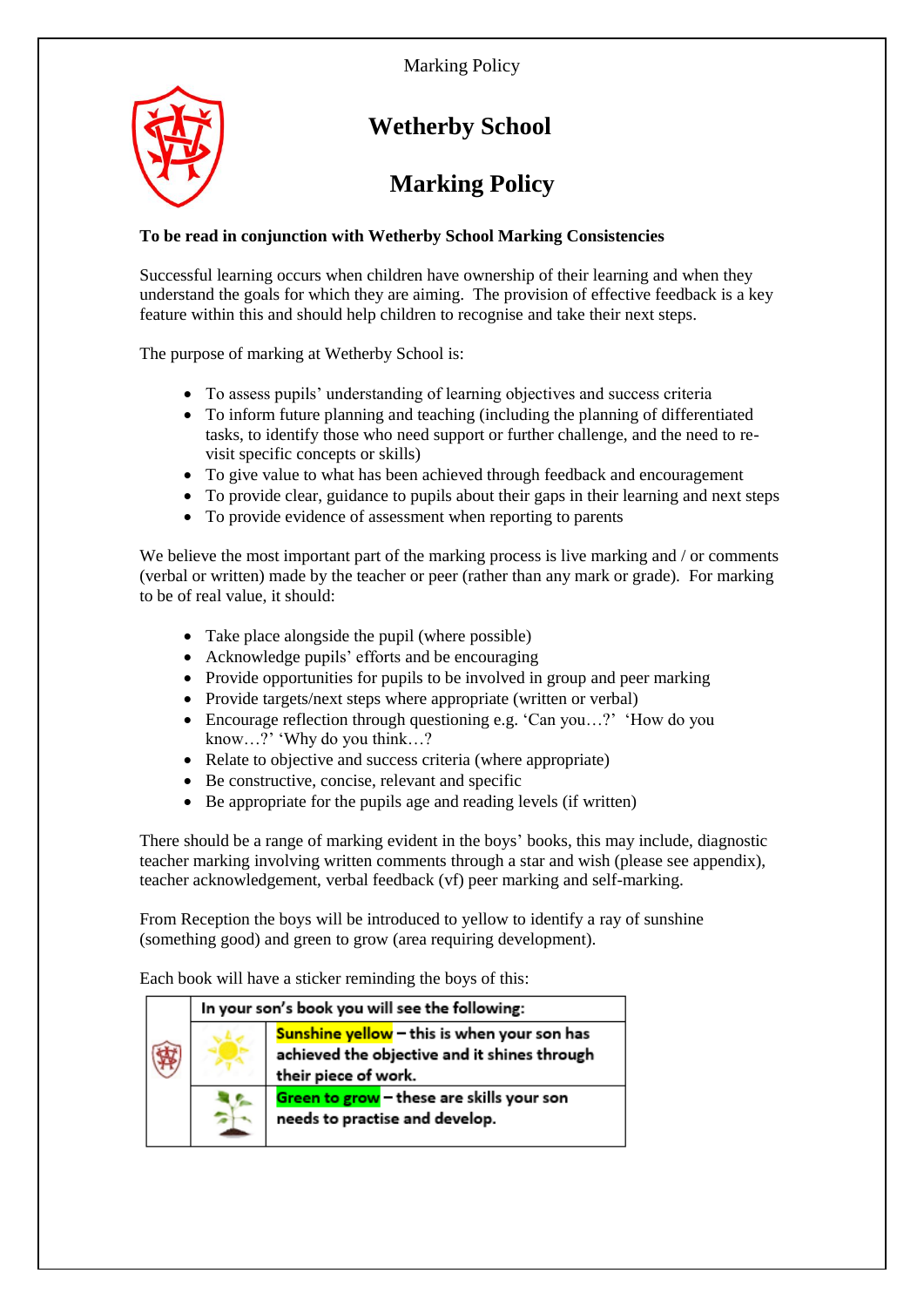### Marking Policy

All work should have 'Can I' Learning Objectives with accompanying child friendly, concise success criteria to support learning.

When a lesson is covered, at short notice, by another member of staff work should be marked appropriately and stamped with a 'lesson taught by…' and a motivational stamper.

Marking consistency will be monitored through regular book scrutiny, carried out by subject leaders and SMT.

#### **This policy will be reviewed annually**